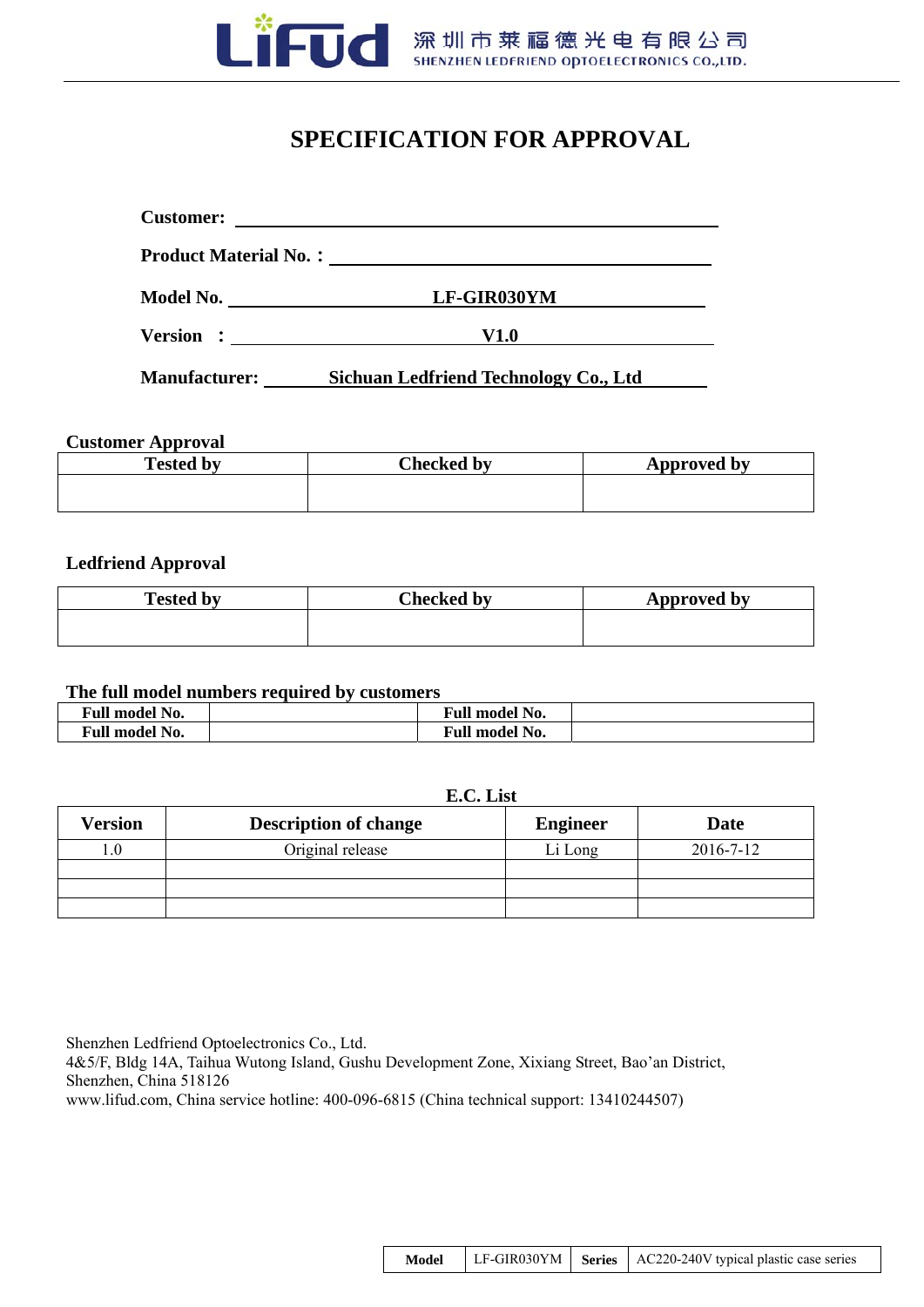

# - UC 深圳市莱福德光电有限公司

#### **1. Product description**



Isolated LED driver suitable for class II LED luminaires. Category: typical AC220-240V plastic case series. Product properties: active PFC, high performance, high efficiency, low THD. Application: commercial, residential and decorative lighting. Warranty: 5 years (please refer to the warranty condition).

 **Certifications**:



#### **2**.**Technical data (1)**

|                         | Full model no.                                                                                                                                                                          | LF-GIR030YM<br>0500H                                                                                                   | LF-GIR030YM<br>0550H                                | LF-GIR030YM<br>0600H | LF-GIR030YM<br>0650H |  |
|-------------------------|-----------------------------------------------------------------------------------------------------------------------------------------------------------------------------------------|------------------------------------------------------------------------------------------------------------------------|-----------------------------------------------------|----------------------|----------------------|--|
|                         | <b>Output voltage</b>                                                                                                                                                                   | 25-42VDC                                                                                                               |                                                     |                      |                      |  |
|                         | <b>Output current</b>                                                                                                                                                                   | 500mA<br>550mA<br>600mA<br>650mA                                                                                       |                                                     |                      |                      |  |
|                         | <b>Ripple voltage</b>                                                                                                                                                                   | 44V                                                                                                                    |                                                     |                      |                      |  |
| Output                  | <b>Current tolerance</b>                                                                                                                                                                | $\pm 5\%$                                                                                                              |                                                     |                      |                      |  |
|                         | Time to light                                                                                                                                                                           | 230Vac < 0.5S                                                                                                          |                                                     |                      |                      |  |
|                         | <b>Temperature drift</b>                                                                                                                                                                | $\pm 10\%$<br>$\pm 5\%$                                                                                                |                                                     |                      |                      |  |
|                         | <b>Output line</b> regulation                                                                                                                                                           |                                                                                                                        |                                                     |                      |                      |  |
|                         | <b>Input line regulation</b>                                                                                                                                                            | $\pm 5\%$                                                                                                              |                                                     |                      |                      |  |
|                         | <b>Input voltage</b>                                                                                                                                                                    | 220-240Vac (Max input voltage: 180-264Vac)<br>47Hz-63Hz                                                                |                                                     |                      |                      |  |
|                         | Frequency                                                                                                                                                                               |                                                                                                                        |                                                     |                      |                      |  |
|                         | <b>Input current</b>                                                                                                                                                                    | 0.25A Max                                                                                                              |                                                     |                      |                      |  |
|                         | <b>Power factor</b>                                                                                                                                                                     | $≥$ 0.95/230Vac                                                                                                        | $≥0.95/230$ Vac                                     | $≥0.95/230$ Vac      | $≥0.95/230$ Vac      |  |
| Input                   | <b>THD</b>                                                                                                                                                                              | $\leq$ 20%                                                                                                             | $\leq$ 20%                                          | $\leq$ 20%           | $\leq$ 20%           |  |
|                         | <b>Efficiency</b>                                                                                                                                                                       | ≥87%/230Vac                                                                                                            | $\geq$ 87%/230Vac                                   | ≥88%/230Vac          | ≥88%/230Vac          |  |
|                         | In-rush current<br>(peak/duration)                                                                                                                                                      | <60A/300uS@230Vac                                                                                                      |                                                     |                      |                      |  |
|                         | Typ. power input on<br>stand-by                                                                                                                                                         | $\leq$ 1W                                                                                                              |                                                     |                      |                      |  |
| <b>Protective</b>       | No-load                                                                                                                                                                                 |                                                                                                                        | Max. input voltage (no-load voltage) < 55VDC        |                      |                      |  |
| features                | Short-circuit                                                                                                                                                                           | Hiccup mode (auto-recovery)                                                                                            |                                                     |                      |                      |  |
|                         | <b>Operating temperature</b>                                                                                                                                                            | $-30^{\circ}$ C ~ +50 °C                                                                                               |                                                     |                      |                      |  |
| <b>Environment</b>      | <b>Operating humidity</b>                                                                                                                                                               | 20-90%RH<br>(no condensation)                                                                                          |                                                     |                      |                      |  |
| condition               | <b>Storage temperature</b><br>/humidity                                                                                                                                                 | -40°C ~ +80°C (6 months under the class I environment); 10-90%RH (no condensation)                                     |                                                     |                      |                      |  |
|                         | <b>Atmospheric pressure</b>                                                                                                                                                             | 86-106KPa                                                                                                              |                                                     |                      |                      |  |
|                         | <b>Certifications</b>                                                                                                                                                                   | TUV, CE, CB, RCM                                                                                                       |                                                     |                      |                      |  |
|                         | <b>Hi-pot test</b>                                                                                                                                                                      | I/P-O/P:3.75KVac,<5mA,60S                                                                                              |                                                     |                      |                      |  |
| <b>Safety and norms</b> | <b>Insulation resistance</b>                                                                                                                                                            | I/P-O/P:500Vac,>100M $\Omega$                                                                                          |                                                     |                      |                      |  |
|                         | <b>Surge level</b>                                                                                                                                                                      | Comply with IEC61000-4-5(L-N:1KV)                                                                                      |                                                     |                      |                      |  |
|                         | <b>EMI</b>                                                                                                                                                                              | Comply with EN55015, EN61000-3-2.                                                                                      |                                                     |                      |                      |  |
|                         | <b>EMS</b>                                                                                                                                                                              |                                                                                                                        | Comply with EN61000-4-2,3,4,5,6,8,11; EN61547.      |                      |                      |  |
| <b>Others</b>           | Packing(weight)                                                                                                                                                                         | Net weight: 90g±5%/pc; 98pcs/carton; 9.0KG±5%/carton. Carton size: 39 x 29 x 21 cm (L)<br>xWxH).                       |                                                     |                      |                      |  |
|                         | <b>IP</b> level                                                                                                                                                                         | IP20                                                                                                                   |                                                     |                      |                      |  |
|                         | <b>Warranty condition</b>                                                                                                                                                               |                                                                                                                        | 5 year (Max. Case temperature must not exceed 85°C) |                      |                      |  |
|                         | AC power source: CHROMA6530, digital power meter: CHROMA66202, Oscilloscope: Tektronix DPO3014, DC                                                                                      |                                                                                                                        |                                                     |                      |                      |  |
| <b>Testing</b>          | electronic load: M9712B, LED board, constant temperature and humidity chamber, lightning surge generator: Everfine                                                                      |                                                                                                                        |                                                     |                      |                      |  |
| equipments              | flicker-free tester(flicker coefficient tester) 60N-01, etc.                                                                                                                            | EMS61000-5B, rapid group pulse generator: Everfine EMS61000-4A, spectroanalyzer: KH3935, hi-pot tester: TH9201B,       |                                                     |                      |                      |  |
|                         | The parameters above including the power factor, THD, efficiency are tested under the ambient temperature 25°C and                                                                      |                                                                                                                        |                                                     |                      |                      |  |
| <b>Test condition</b>   |                                                                                                                                                                                         |                                                                                                                        |                                                     |                      |                      |  |
|                         | humidity 50%, AC input 230V and 90% DC load.                                                                                                                                            |                                                                                                                        |                                                     |                      |                      |  |
|                         | 1. In the power supply circuit, it is recommended that the customer should install an over-under voltage protection and                                                                 |                                                                                                                        |                                                     |                      |                      |  |
|                         | surge protection device to ensure the safety of using electricity.<br>2. The PC cover, shell, end caps used together with the LED driver inside the LED lamp must meet the UL94-V0 fire |                                                                                                                        |                                                     |                      |                      |  |
| <b>Addition remark</b>  | rating level or above.                                                                                                                                                                  |                                                                                                                        |                                                     |                      |                      |  |
|                         | 3. As a part of LED lamp, the LED driver is not the only factor determining the EMC performance of the LED lamp. And                                                                    |                                                                                                                        |                                                     |                      |                      |  |
|                         |                                                                                                                                                                                         | the EMC performance is also related to the LED lamp's structure and the wiring routing. Thus we strongly recommend the |                                                     |                      |                      |  |
|                         |                                                                                                                                                                                         | manufacturer of the finished LED lamp must re-confirm the EMC of the LED lamps.                                        |                                                     |                      |                      |  |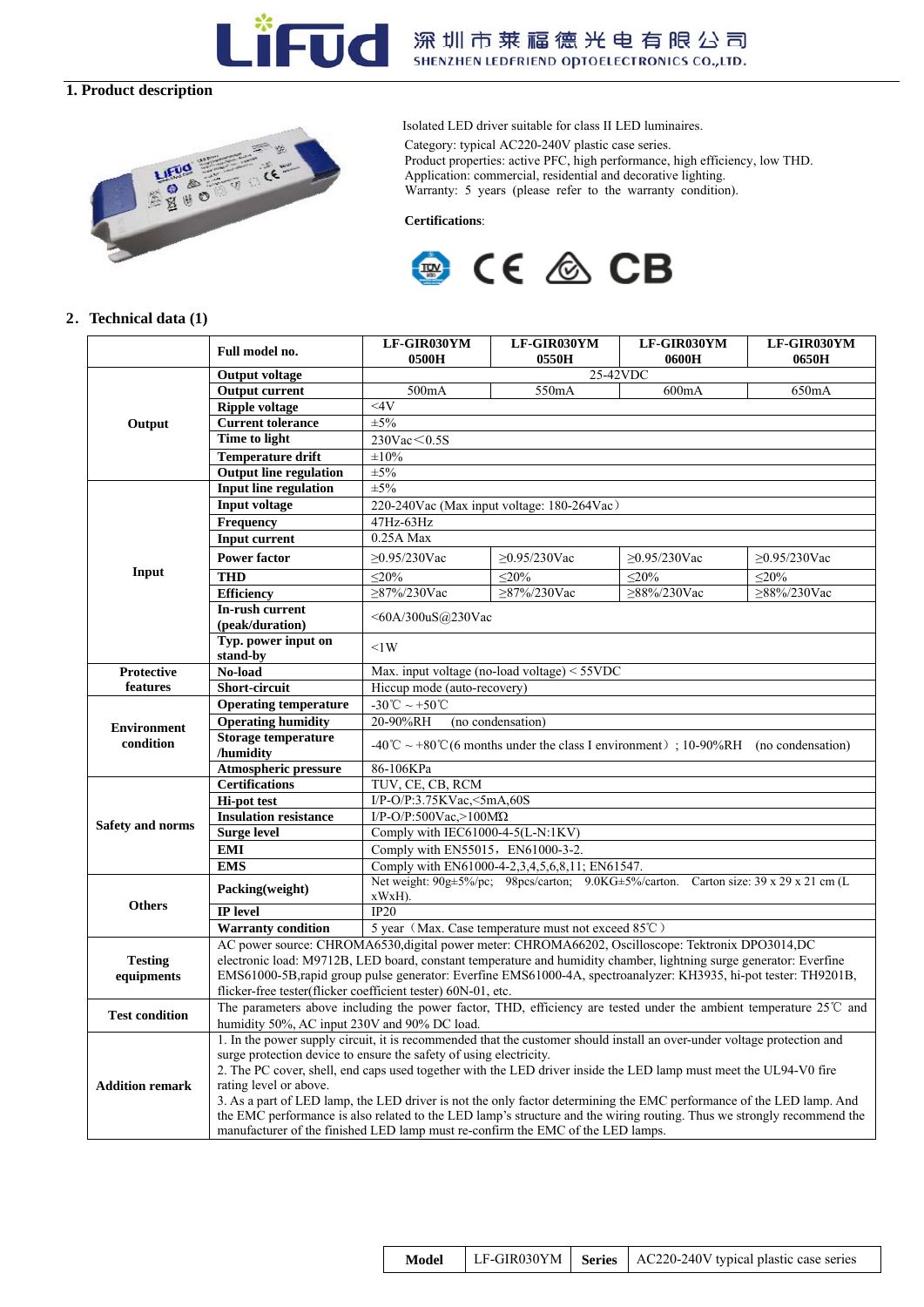

#### **Technical data (2)**

|                         | Full model no.                                                                                                                                                                                            | LF-GIR030YM<br>0700H                                                                                                                                               | LF-GIR030YM<br>0750H |  |  |
|-------------------------|-----------------------------------------------------------------------------------------------------------------------------------------------------------------------------------------------------------|--------------------------------------------------------------------------------------------------------------------------------------------------------------------|----------------------|--|--|
|                         | <b>Output voltage</b>                                                                                                                                                                                     | 25-42VDC                                                                                                                                                           |                      |  |  |
|                         | <b>Output current</b>                                                                                                                                                                                     | 700mA<br>750mA                                                                                                                                                     |                      |  |  |
|                         | <b>Ripple voltage</b>                                                                                                                                                                                     | 44V                                                                                                                                                                |                      |  |  |
| Output                  | <b>Current tolerance</b>                                                                                                                                                                                  | $\pm 5\%$                                                                                                                                                          |                      |  |  |
|                         | <b>Time to light</b>                                                                                                                                                                                      | $230$ Vac $< 0.5$ S                                                                                                                                                |                      |  |  |
|                         | <b>Temperature drift</b>                                                                                                                                                                                  | $\pm 10\%$                                                                                                                                                         |                      |  |  |
|                         | <b>Line regulation</b>                                                                                                                                                                                    | $\pm 5\%$                                                                                                                                                          |                      |  |  |
|                         | Line regulation                                                                                                                                                                                           | $\pm 5\%$                                                                                                                                                          |                      |  |  |
|                         | <b>Input voltage</b>                                                                                                                                                                                      | 220-240Vac (Max input voltage: 180-264Vac)                                                                                                                         |                      |  |  |
|                         | <b>Frequency</b>                                                                                                                                                                                          | 47Hz-63Hz                                                                                                                                                          |                      |  |  |
|                         | <b>Input current</b>                                                                                                                                                                                      | 0.3A Max                                                                                                                                                           |                      |  |  |
|                         | <b>Power factor</b>                                                                                                                                                                                       | $≥$ 0.95/230Vac                                                                                                                                                    | $≥$ 0.95/230Vac      |  |  |
| Input                   | <b>THD</b>                                                                                                                                                                                                | $<$ 20%                                                                                                                                                            | $<$ 20%              |  |  |
|                         |                                                                                                                                                                                                           | $>88\%/230$ Vac                                                                                                                                                    | $>88\%/230$ Vac      |  |  |
|                         | <b>Efficiency</b><br>In-rush current                                                                                                                                                                      |                                                                                                                                                                    |                      |  |  |
|                         | (peak/duration)                                                                                                                                                                                           | $<$ 60A/300uS@230Vac                                                                                                                                               |                      |  |  |
|                         | Typ. power input on<br>stand-by                                                                                                                                                                           | $\leq$ 1W                                                                                                                                                          |                      |  |  |
| Protective              | No-load                                                                                                                                                                                                   | Max. input voltage (no-load voltage) $<$ 55VDC                                                                                                                     |                      |  |  |
| features                | Short-circuit                                                                                                                                                                                             | Hiccup mode (auto-recovery)                                                                                                                                        |                      |  |  |
|                         | <b>Operating temperature</b>                                                                                                                                                                              | -30°C ~+50°C                                                                                                                                                       |                      |  |  |
| <b>Environment</b>      | <b>Operating humidity</b>                                                                                                                                                                                 | 20-90%RH<br>(no condensation)                                                                                                                                      |                      |  |  |
| condition               | <b>Storage</b><br>-40°C ~ +80°C (6 months under the class I environment); 10-90%RH (no condensation)<br>temperature/humidity                                                                              |                                                                                                                                                                    |                      |  |  |
|                         | <b>Atmospheric pressure</b>                                                                                                                                                                               | 86-106KPa                                                                                                                                                          |                      |  |  |
|                         | <b>Certifications</b>                                                                                                                                                                                     | TUV, CE, CB, RCM                                                                                                                                                   |                      |  |  |
|                         | <b>Hi-pot test</b>                                                                                                                                                                                        | I/P-O/P:3.75KVac,<5mA,60S                                                                                                                                          |                      |  |  |
|                         | <b>Insulation resistance</b>                                                                                                                                                                              | I/P-O/P:500Vac,>100M $\Omega$                                                                                                                                      |                      |  |  |
| <b>Safety and norms</b> | <b>Surge level</b>                                                                                                                                                                                        | Comply with IEC61000-4-5(L-N:1KV)                                                                                                                                  |                      |  |  |
|                         | <b>EMI</b>                                                                                                                                                                                                | Comply with EN55015, EN61000-3-2.                                                                                                                                  |                      |  |  |
|                         | <b>EMS</b>                                                                                                                                                                                                | Comply with EN61000-4-2,3,4,5,6,8,11; EN61547.                                                                                                                     |                      |  |  |
|                         | Packing(weight)                                                                                                                                                                                           | Net weight: 90g±5%/pc; 98pcs/carton; 9.0KG±5%/carton. Carton size: 39 x 29 x 21 cm (L<br>xWxH).                                                                    |                      |  |  |
| <b>Others</b>           | IP level                                                                                                                                                                                                  | IP20                                                                                                                                                               |                      |  |  |
|                         | <b>Warranty condition</b>                                                                                                                                                                                 | 5 year (Max. Case temperature must not exceed 85°C)                                                                                                                |                      |  |  |
|                         |                                                                                                                                                                                                           | AC power source: CHROMA6530, digital power meter: CHROMA66202, Oscilloscope: Tektronix DPO3014, DC                                                                 |                      |  |  |
| <b>Testing</b>          |                                                                                                                                                                                                           | electronic load: M9712B, LED board, constant temperature and humidity chamber, lightning surge generator: Everfine                                                 |                      |  |  |
| equipments              |                                                                                                                                                                                                           | EMS61000-5B, rapid group pulse generator: Everfine EMS61000-4A, spectroanalyzer: KH3935, hi-pot tester: TH9201B,                                                   |                      |  |  |
|                         |                                                                                                                                                                                                           | flicker-free tester(flicker coefficient tester) 60N-01, etc.                                                                                                       |                      |  |  |
| <b>Test condition</b>   |                                                                                                                                                                                                           | The parameters above including the power factor, THD, efficiency are tested under the ambient temperature 25°C and<br>humidity 50%, AC input 230V and 90% DC load. |                      |  |  |
|                         |                                                                                                                                                                                                           | 1. In the power supply circuit, it is recommended that the customer should install an over-under voltage protection and                                            |                      |  |  |
|                         |                                                                                                                                                                                                           | surge protection device to ensure the safety of using electricity.                                                                                                 |                      |  |  |
|                         |                                                                                                                                                                                                           | 2. The PC cover, shell, end caps used together with the LED driver inside the LED lamp must meet the UL94-V0 fire                                                  |                      |  |  |
| <b>Addition remark</b>  | rating level or above.                                                                                                                                                                                    |                                                                                                                                                                    |                      |  |  |
|                         |                                                                                                                                                                                                           | 3. As a part of LED lamp, the LED driver is not the only factor determining the EMC performance of the LED lamp. And                                               |                      |  |  |
|                         | the EMC performance is also related to the LED lamp's structure and the wiring routing. Thus we strongly recommend the<br>manufacturer of the finished LED lamp must re-confirm the EMC of the LED lamps. |                                                                                                                                                                    |                      |  |  |